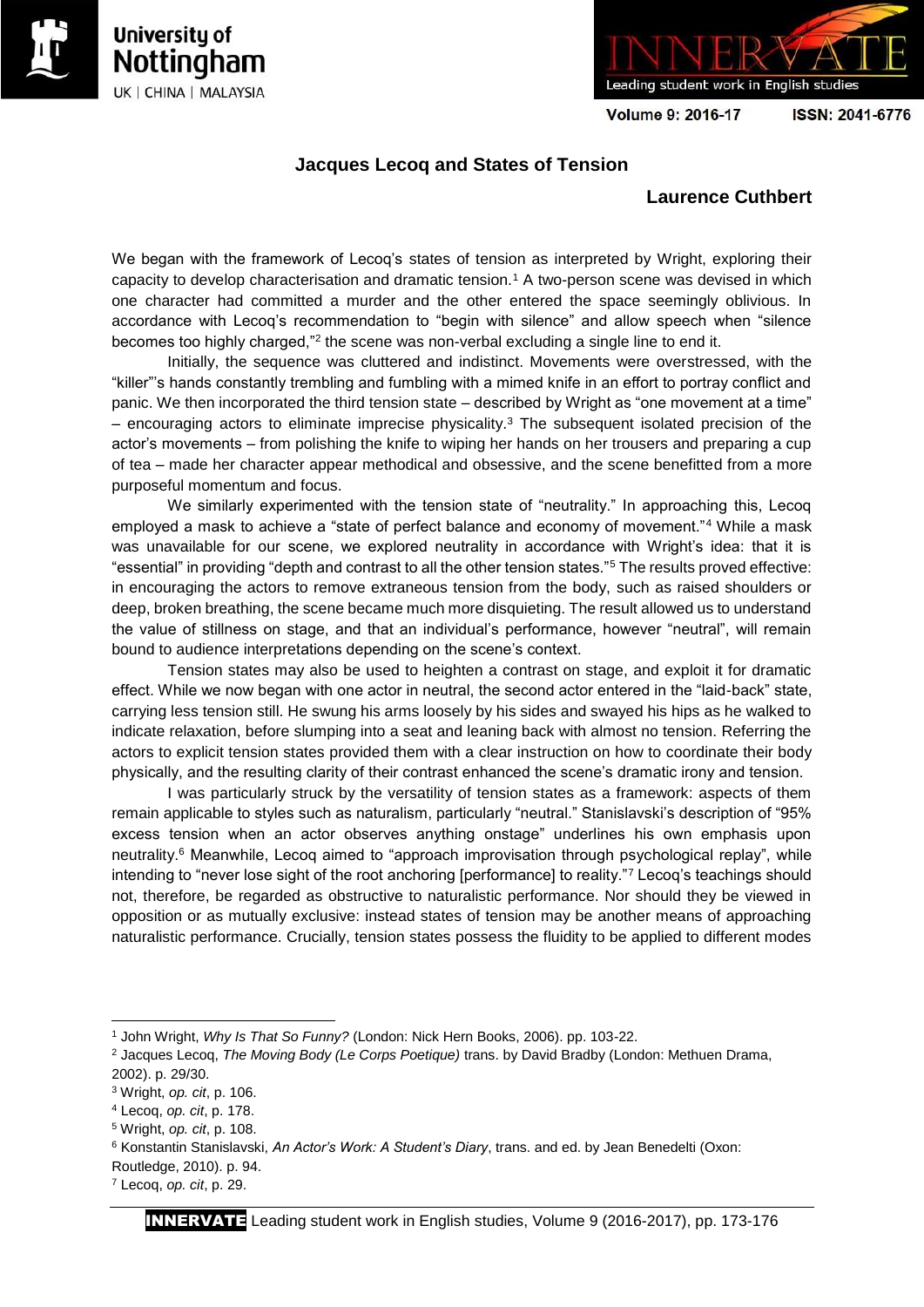of performance. Lecoq's principle, to "offer… a method of working"<sup>8</sup> and allow the actor to apply it however they wish, underlines this.

(522)

## **Meyerhold and Biomechanics**

Meyerhold aligned the actor's body with that of an industry worker's, emphasising a necessary economy of movement. He discussed biomechanics as a system of "laws" for an actor to follow in order to create "maximum productivity" as in any form of work.<sup>9</sup> While it may be assumed from this that his mode of performance must be rigid and disciplined, in fact there is scope for experimentation and fluidity. Our primary challenge as actors was negotiating this fluidity in Meyerhold's practice and understanding its boundaries.

In groups, we devised a brief sequence portraying the delivery of a letter, using *The Government Inspector*'s opening as a stimulus. Meyerhold believed "the theatre should employ only those movements which are immediately decipherable; everything else is superfluous."<sup>10</sup> In this instance, the overarching objective of the letter's delivery rendered any nuance in character "superfluous": instead the journey was conveyed through physicality, and we worked as an ensemble. Settings and movements were stripped back to become as economical as possible: considering the efficiency of Meyerhold's etudes, we worked on creating symbols which would be simple for an audience to interpret. To efficiently indicate the setting of a farm, we relied upon one actor making the sound of a cockerel while squatting and cocking their head at erratic intervals, while later we lined up in a row and circled our arms forward in unison to enact a moving train.

In describing Meyerhold's biomechanical exercises, Pitches highlighted the "emphasis upon collective, collaborative action… the ensemble is in effect bound by a common cause."<sup>11</sup> Working with three other actors, the priority therefore became distribution of space between us and mutual spatial awareness. This was most significant in the horse-riding sequence. Initially we had the actors forming disparate trees and shrubs across the stage, with the "horse" moving quickly through them. However, the image was confusing and did not demonstrate us working together as an ensemble. Rather than use an actor to portray the horse, then, we opted to suggest it through the movement of the "rider", extending one leg after the other in "climbing" onto it and then riding on the spot. Two other actors then stood closely on either side and became trees which the horse was running past. Our physical bases remained rooted and solid, while our upper bodies moved in synchronised circular motion to signify the speed of movement. In this sense, we retained a strong centre of gravity whilst conveying the "rhythm" and collaboration which Pitches associated with Meyerhold's practice.

Meyerhold also claimed a "skilled worker in action" possessed "rhythm" and "stability."<sup>12</sup> As we explored options for concluding the sequence, I formed the shape of an aeroplane, extending my arms wide and leaning far forward whilst lifting and stretching my left leg behind me in parallel, "suspending" myself in motion. However, this position hindered my movement, and a resulting lack of balance left me uncertain of my centre of gravity. By removing this segment, I retained stability and the sequence maintained a comfortable rhythm.

(498)

1

<sup>8</sup> Franc Chamberlain and Ralph Yarrow, eds., *Jacques Lecoq and the British Theatre* (London: Routledge, 2002). p. 4.

<sup>9</sup> Vsevolod Meyerhold, *Meyerhold on Theatre*, ed. and trans. by Edward Brown (London: Methuen, 1991). p. 198. <sup>10</sup> Ibid, p. 199.

<sup>11</sup> Pitches, quoted in Robert Leach, "Meyerhold and Biomechanics", from *Actor Training*, ed. by Alison Hodge (Abingdon: Routledge, 2010) 2nd edition. p. 33.

<sup>12</sup> Meyerhold, *op. cit*, p. 198.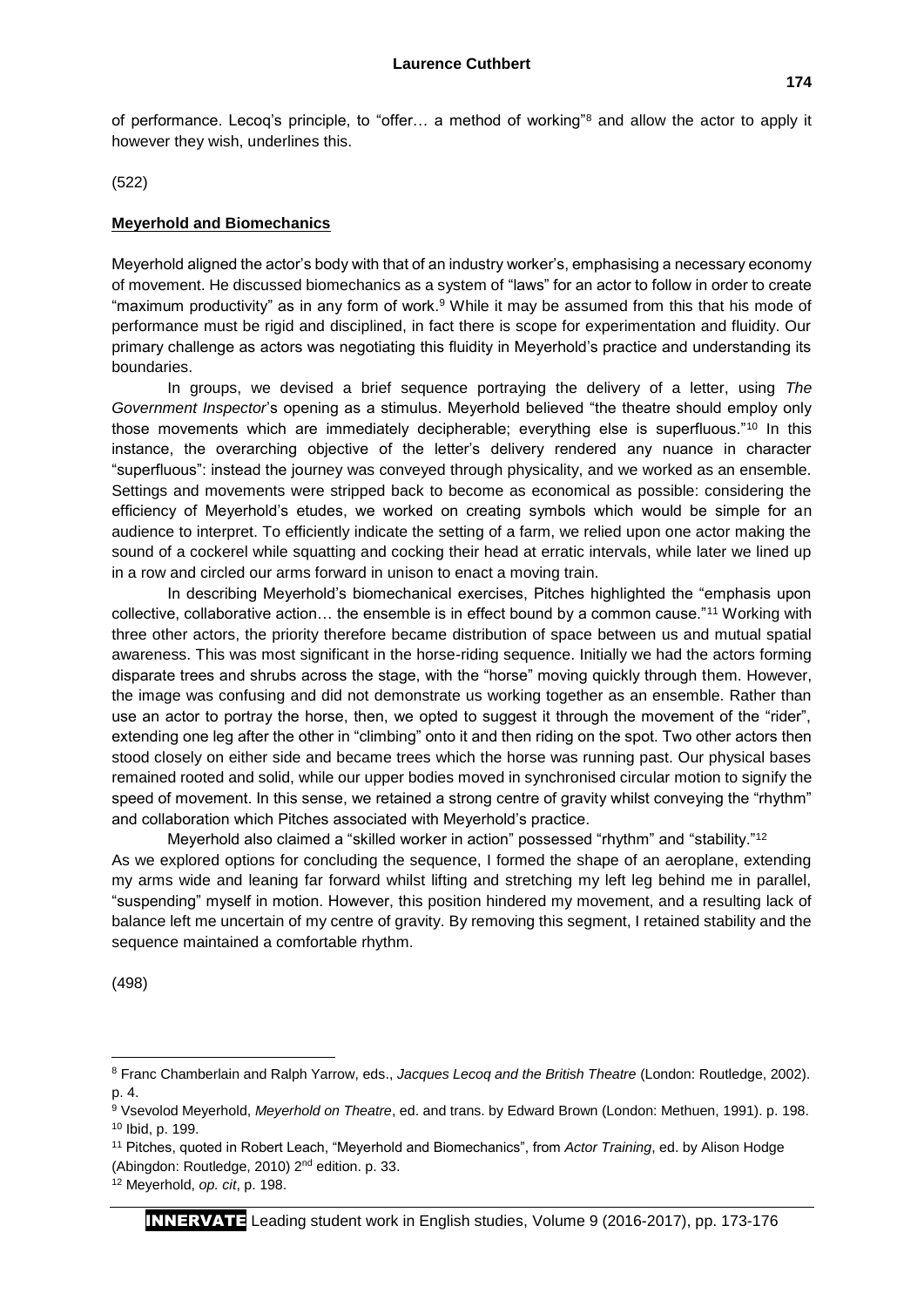Laban's physical approach to theatre is exemplified in his reference to a kinesphere, divided into three planes – horizontal, vertical and sagittal – for the actor's body to move in.<sup>13</sup> In contrast to Stanislavski's circles of attention – which imagine the actor's surroundings in terms of psychological "layers"<sup>14</sup> – the more pragmatic form of the kinesphere encourages the actor to begin with physicality. Laban's dynamics similarly assert a focus upon physicality in devising a character, rather than psychology and emotion.

In the workshop, I developed a character using Laban's pedagogy. By expanding my kinesphere, I allowed myself more space to negotiate. Focusing on the sagittal plane, I walked with a swinging forward stride while leaning backward from the hips and drawing the chest out slightly. This formed a shape which was led by the feet, suggesting an extroverted character with an assured youthful energy. We then explored Laban's "efforts", defined according to their weight, timing and level of focus.<sup>15</sup> Those which were sudden and light, such as "dab" or "flick", suggested to me a skittish or restless character in their quick, abrupt movements with a lack of weight. Meanwhile, those which were sustained and strong, such as "press" and "wring", denoted anguish, aggression or authority in their locked tension and even movement. Finally, we fused these efforts with Lecoq and Wright's tension states: I incorporated the "laid-back" state to ease tension through my body and explore the opposition between a smooth, fluid walk and the erratic hand gestures of "flick". I ended with a character who moved as a compulsive pickpocket attempting to be inconspicuous. The innate conflict presented in this character was made manifest in the juxtaposition of tension state and effort, while interaction with other characters of opposing efforts allowed for both humorous contrast and dramatic tension.

Using Laban's efforts alongside Lecoq's tension states provided a surprising range of possibilities for nuanced characters. It encapsulated a theatre which begins by appealing on a visual level rather than an emotional or intellectual one, accommodating various ideas from other practitioners on the module. Lecoq also prefers actors to "begin by playing very large", before finding "the nuances in a more intimate way of playing." Indeed, he perceives and condemns a prevailing discipline that "students… begin by playing 'small', and then gradually enlarge their performance."<sup>16</sup> Meanwhile, from Meyerhold's perspective, "a theatre built on psychological foundations is as certain to collapse as a house built on sand."<sup>17</sup>

The primary concern in this instance is whether physical characterisation is effective in the long term. Frantic Assembly, while exploring characterisation through physical means, claim "physical discoveries made in an initial session cannot possibly hold true" throughout the process.<sup>18</sup> However, as an actor I felt liberated by applying Laban's theory as a starting point: the aim would be to structure rehearsals accordingly, beginning with physical characterisation and then allowing the characters to grow and change as the piece evolves.

(480)

1

## **Bibliography**

Chamberlain, Franc and Ralph Yarrow, eds., *Jacques Lecoq and the British Theatre* (London: Routledge, 2002).

<sup>&</sup>lt;sup>13</sup> Kitty Winter, character movement workshop notes (2017).

<sup>14</sup> Konstantin Stanislavski, *An Actor's Work: A Student's Diary*, trans. and ed. by Jean Benedelti (Oxon: Routledge, 2010). p. 102.

<sup>15</sup> Winter, *op. cit*.

<sup>16</sup> Lecoq, *The Moving Body*, p. 79.

<sup>17</sup> Meyerhold, *Meyerhold on Theatre*, p. 199.

<sup>&</sup>lt;sup>18</sup> Scott Graham and Steven Hoggett, *The Frantic Assembly Book of Devising Theatre* (London: Routledge, 2009). p. 36.